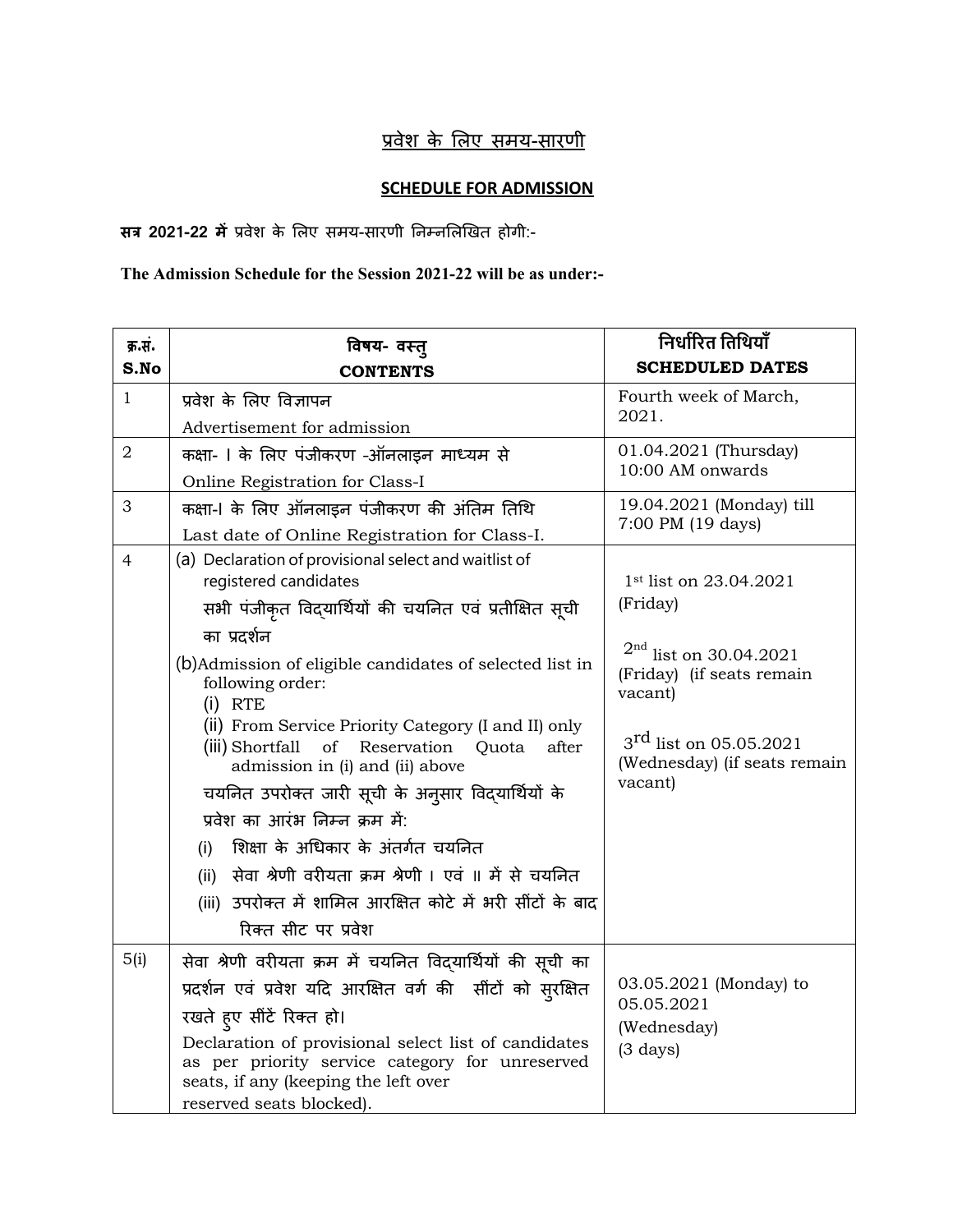| 5(ii)          | शिक्षा के अधिकार के अंतर्गत एवं अनुसूचित जाति/ जन<br>जातीय, अन्य पिछड़ा वर्ग (NCL)प्रवेश हेत् दूसरी अधिसूचना                                                                           | Notification on 10.05.2021<br>(Monday)                                               |
|----------------|----------------------------------------------------------------------------------------------------------------------------------------------------------------------------------------|--------------------------------------------------------------------------------------|
|                | (कक्षा-।),यदि पर्याप्त आवेदन पत्र प्राप्त ना हूए हों तो<br>(Offline)                                                                                                                   | Registration from<br>10.05.2021 (Monday) to<br>13.05.2021(Thursday)                  |
|                | Extended date for Second Notification for offline<br>Registrations for admissions to be made under RTE                                                                                 |                                                                                      |
|                | Provisions, SC/ST and OBC (NCL) if sufficient<br>applications not received in online mode.                                                                                             | Display of list and<br>Admissions<br>15.05.2021(Saturday) to<br>20.05.2021(Thursday) |
| 6              | कक्षा-II तथा अन्य कक्षाओं का पंजीकरण (in offline mode) (कक्षा-                                                                                                                         | 08.04.2021 (Thursday)<br>to                                                          |
|                | XI को छोड़कर),- कक्षा- विशेष में रिक्तियाँ होने की स्थिति में।                                                                                                                         | 15.04.2021 (Thursday)                                                                |
|                | Registration for Class-II onwards (except Class XI)-<br>Subject (in offline mode) to availability of vacancies<br>in a particular class.                                               |                                                                                      |
| $\overline{7}$ | कक्षा दवितीय तथा आगे की कक्षाओं के लिए सूची जारी करना                                                                                                                                  | 19.04.2021 at 4:00 PM                                                                |
|                | Declaration of list of class II onwards.                                                                                                                                               | (Monday)                                                                             |
| 8              | कक्षा दवितीय तथा आगे की कक्षाओं के लिए प्रवेश।                                                                                                                                         | 20.04.2021 (Tuesday)                                                                 |
|                | Admission for class II onwards.                                                                                                                                                        | to<br>27.04.2021 (Tuesday)                                                           |
|                |                                                                                                                                                                                        |                                                                                      |
| 9              | कक्षा-XI को छोड़कर अन्य सभी कक्षाओं के प्रवेश की अंतिम<br>तिथि।                                                                                                                        | 31.05.2021.(Monday)                                                                  |
|                | Last date of admission for all classes except class<br>XI.                                                                                                                             |                                                                                      |
| 10             | के. वि <sup>8</sup> के छात्र/ छात्रा : कक्षा-XI में प्रवेश के लिए पंजीकरण                                                                                                              |                                                                                      |
|                | For KV students: Registration for admission in<br>class XI.                                                                                                                            | Within 10 days after<br>declaration of class X<br>results                            |
| 11             | के. वि. के छात्र/ छात्रा: कक्षा XI की प्रवेश सूची जारी करना एवं                                                                                                                        |                                                                                      |
|                | प्रवेश                                                                                                                                                                                 | Within 20 days after                                                                 |
|                | <b>KV students:</b> Display of admission list $\&$<br>admissions for Class-XI.                                                                                                         | declaration of class X<br>results.                                                   |
| 12             | गैर के. वि. के छात्र/छात्रा: कक्षा-XI में प्रवेश के लिए पंजीकरण                                                                                                                        |                                                                                      |
|                | प्रवेश सूची जारी करना एवं प्रवेश( रिक्तियाँ होने की स्थिति में)<br><b>Non-KV</b><br>students:<br>Registration,<br>display<br>0t<br>admission list & admissions in class XI (Subject to | After the admissions of KV<br>students in class XI.                                  |
| 13             | availability of vacancies)<br>कक्षा-XI के प्रवेश की अंतिम तिथि।                                                                                                                        | 30 days from the date of                                                             |